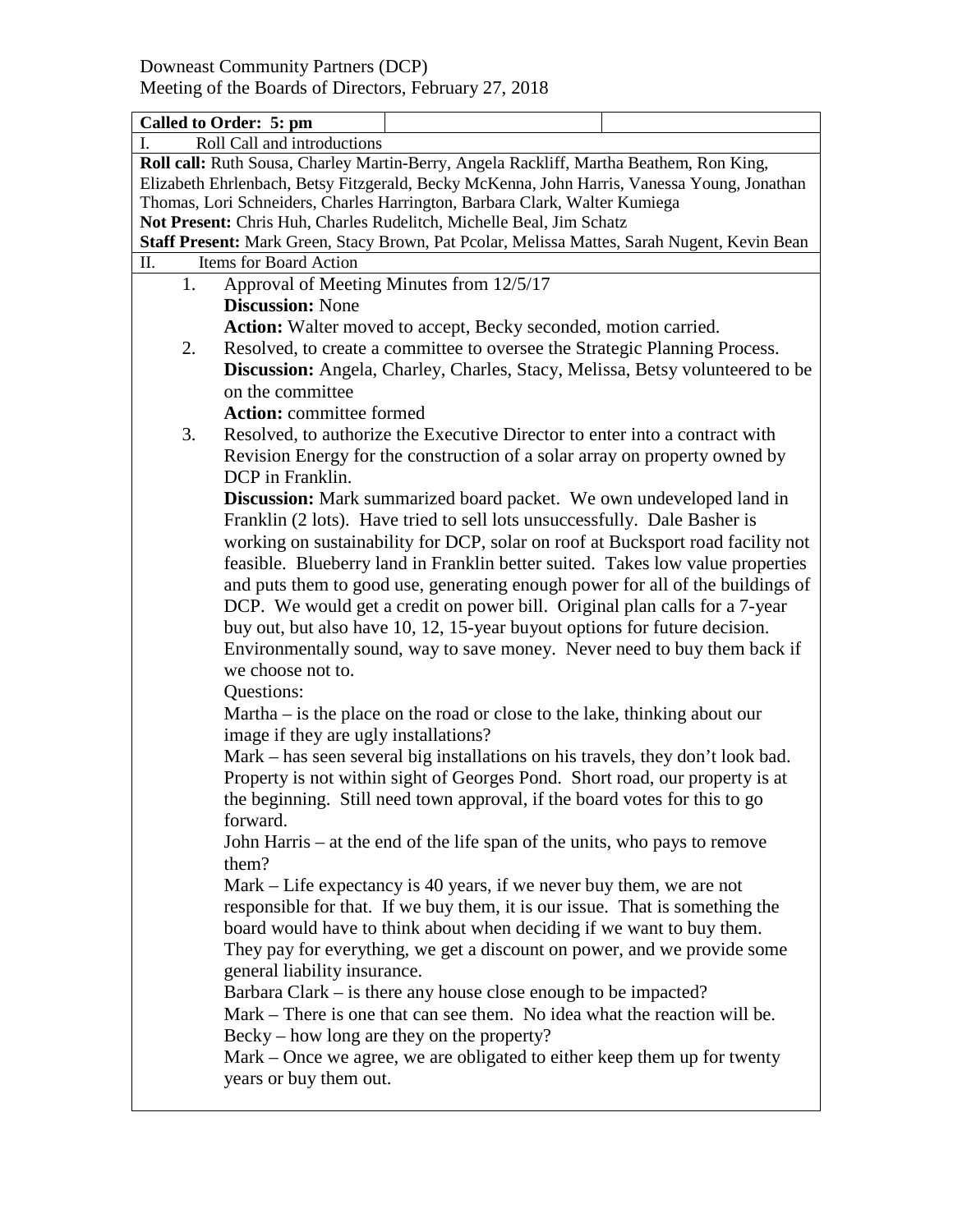Becky – are we able to use the land for something else while the panels are there? Mark – Probably we can still rake the berries. We have no maintenance responsibilities until we buy the panels. Kevin thinks we might want to acquire them after 15 years or so, use the funds to pay for future panels. Martha – what happens if the company fails? Walter – if they failed, someone else could buy the assets, someone might buy our contract. John Harris – can we see the numbers of what our liability is now and what we would save? Mark – That is in the packet. Only change is that a building in Jonesport is in the mix and will be sold. Maple Street not included and perhaps should be. **Action:** Walter moved and Ron seconded to proceed. Motion carried 4. Resolved, to adopt the policy entitled "DCP Purchasing and Procurement Policy" **Discussion:** Mark apologized for leaving out every other page of the policy. Trying to get ready for Head Start review coming up, a little rushed. Stacy – need to update policies to reflect new regulations. Additionally, asking to retain WHCA's endowment policy for WHCA's endowment. Everything else is a former CFO policy. The last part of the packet is the CFO policies in the DCP format. Purchases and Procurement Policy is brand new, clearer language. Upped the limits of what various people can sign, reducing Mark's need to sign every single invoice. Mark: If board is uncomfortable doing this without reading ahead of time, can be tabled until Exec Committee meets mid-month. **Action:** Martha moved to adopt former Child and Family Opportunities, Inc Fiscal Policies and Procedures but maintain former Washington Hancock Community Agency's Investment Policy and Investment Spending Policy pertaining to the Crisis Endowment Fund, Barbara seconded. Motion carried 5. Resolved, to adopt the following list of revised and updated policies: Nutrition Policy; Breast Feeding Policy; Child Record Policy and Procedure; Early Care and Education Eligibility, Recruitment, Selection and Enrollment Policy; Helmet Use Policy and Procedure; Safe Sleep Policy and Procedure; Head Lice Policy and Procedure; Temporary Exclusion of Sick Children Policy and Procedure **Discussion:** Melissa presented on these as quickly as possible, reviewed changes from CFO policies. Head lice – no longer send child home immediately with head lice, too disrupting to the child, family and center for the benefit received. Child may stay until normal departure time. Refer to managing infectious diseases in childcare and schools  $4<sup>th</sup>$  edition on when child must go home, only serious things are excluded.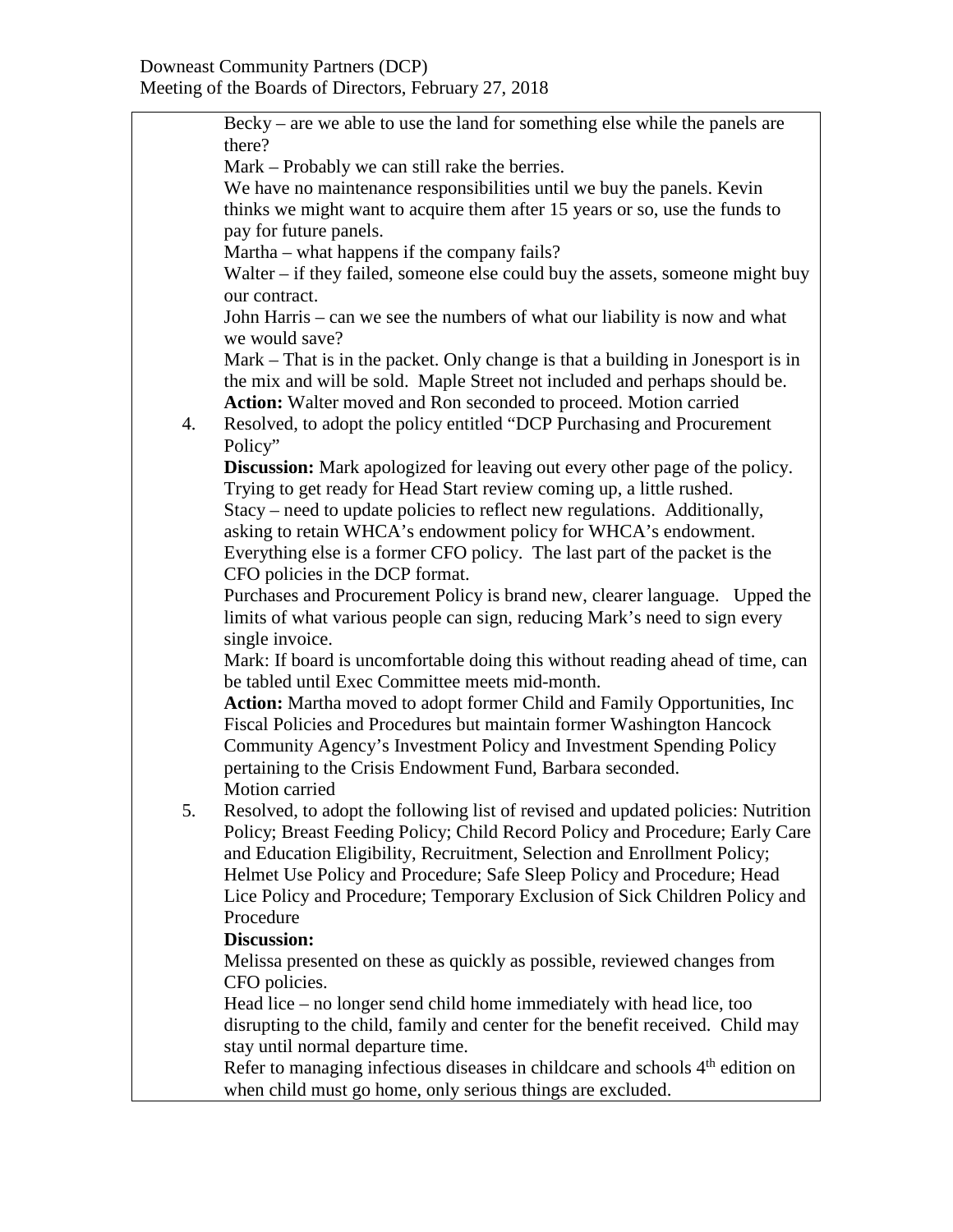Safe sleep policy – only update is that now cribs are allowed to be two feet apart, and if that close, children must be head to toe. Breast feeding policy –changed some language to provide space for mom to breast feed. Helmet use policy and procedure – only change is that when children skate on frozen puddles, must wear helmets. Process for handling of helmets has not changed. Child record policy and procedure is new, it is consolidating several policies into one, strengthened language around shredding. Nutrition Policy – New policy that reflects current practice. Need to document that practice with a policy. Eligibility recruitment selection and enrollment policy. This must be reviewed and approved each year. Biggest piece is income eligibility and categorical eligibility. All things being equal, if an applicant is experiencing certain situations, are bumped up to higher priority. Questions: Martha – with everything that has happened across the country, are the doors locked during the day? Melissa – yes, in our childcare facilities. School programs have to follow school procedures. Additionally, HIT committee is working on a very thorough policy on risk reduction. Charlie H – do we have procedure on custody in parental disputes? Melissa – when child is enrolled, get the information up front, including any legal authorization; have specific pick up list, no one gets the child without being on the list. Action: Becky moved to accept policies, John seconded Further discussion, Charley found some CFO, WHCA and DE Health Services references in the policies, need to be edited. Melissa will remove the list of agencies from the policies and will fix the typos. Motion amended to allow the fixing of typos and remove list from page 36. Motion carried 6. Resolved, to approve the addendum to the 2017 Community Assessment entitled "Early Head Start and Head Start Specific Assessment" **Discussion:** Mark reminded people that we asked Janice Daku to expand on earlier Community Needs Assessment and this is it. Melissa reminded everyone of the importance of this document in future decision making. **Action:** Moved by Becky, Walter second to approve. Motion Carried 7. Head Start Discussion **Discussion:** Melissa – everyone got her report, enrollment is closing in on full enrollment – amazing feat. Avoiding sanctions if we get there by April. Less than ten to go. Other things in packet that may be new - Office of Head Start puts out policy memos, required to present them to the board. If we had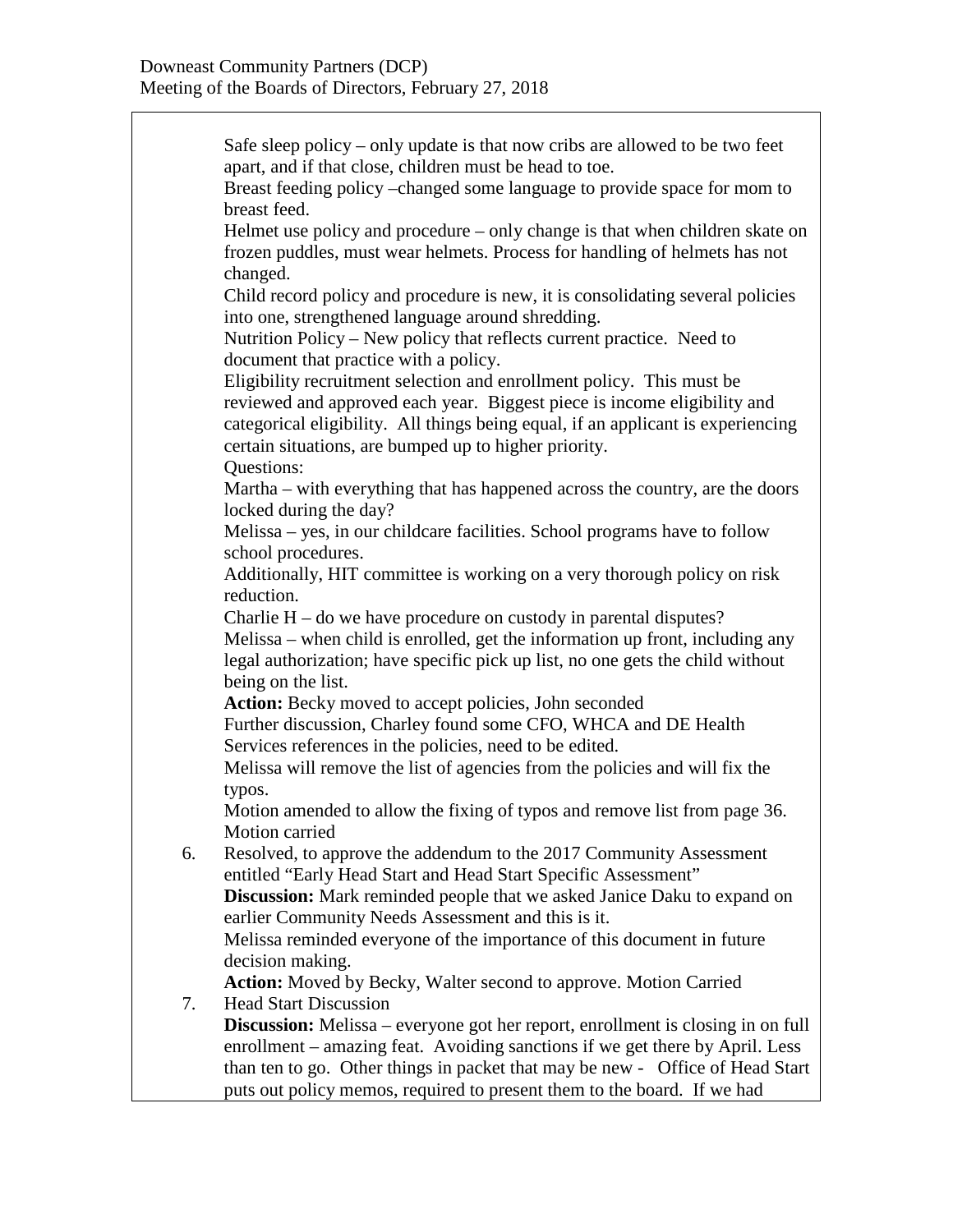## Downeast Community Partners (DCP) Meeting of the Boards of Directors, February 27, 2018

| anyone impacted by the hurricane, they are determined to be homeless and                   |  |  |
|--------------------------------------------------------------------------------------------|--|--|
| have priority.                                                                             |  |  |
| Class observation – has a weight in our review that some feel is too heavy                 |  |  |
| based on the amount of observation. Recently Head Start opened this for                    |  |  |
| conversation, Head Start directors prepared a response asking for middle                   |  |  |
| ground, with room to address any issues found.                                             |  |  |
| There is currently no funding for school day length programs – Head Start                  |  |  |
| will not be moving to school day - school year programs. This is off the table.            |  |  |
| Melissa is unsure what that means to existing programs.                                    |  |  |
| Head Start Policy Council is going to Augusta on March 29 <sup>th</sup> .                  |  |  |
| Walter chimed in to say that this visit is the reason that he has served as a state        |  |  |
| representative, his trip to Augusta with the Policy Council was the first time             |  |  |
| he set foot in the State House.                                                            |  |  |
| Review – next time we meet, we will be mid-review. Very important. A few                   |  |  |
| handouts to show what the monitors will be looking for.                                    |  |  |
| $1st$ packet – Focus Area Two monitoring protocol                                          |  |  |
| Program design and management – governing body will demonstrate how                        |  |  |
| they use data to administer and oversee the program to ensure quality services             |  |  |
| for children and families and progress toward school readiness.                            |  |  |
| Team leader will attend this board meeting; spend about 45 minutes in                      |  |  |
| discussion with the board. Will want to know what materials have been                      |  |  |
| shared, etc.                                                                               |  |  |
| Protocol is very clear and provides road map to the evaluation.                            |  |  |
| Second packet – fiscal packet – Page 17, 18, 19 – governing and fiscal                     |  |  |
| structure. Melissa feels that we are not at risk here; need to give a clear                |  |  |
| understanding of how Head Start is supported in this new larger organization.              |  |  |
| Need to understand the checks and balances in place. Will want to see                      |  |  |
| everything that the board gets.                                                            |  |  |
| Planning – they are going to want to see what data the board gets. Data from               |  |  |
| Melissa, how do you use that information in planning and decision-making?                  |  |  |
| Melissa reviewed the schedule the reviewers will follow for their week here.               |  |  |
| Melissa shared the two of the six protocols that relate to governing board.                |  |  |
| Your interactions with the reviewers will be as a group here at your meeting.              |  |  |
| Any questions call Melissa at 667-2995                                                     |  |  |
| <b>Action: None</b>                                                                        |  |  |
| <b>Reports and Presentations</b>                                                           |  |  |
| 1. Review of Parent Policy Committee minutes from December 20, 2017 and                    |  |  |
| January 31, 2018                                                                           |  |  |
| 2. Development Committee Report – Barbara Clark                                            |  |  |
| SEED activity is in full swing, THAW fundraising is doing well. Keep ME                    |  |  |
| Warm 5K race this weekend was a success, raising nearly \$2,000, highest                   |  |  |
| ever. We raffled off over \$700 of prizes donated by local businesses. Darlings            |  |  |
| Auto Mall again hosted and donated, making the event a big success. Joe met                |  |  |
| with Development Committee and presented the fundraising plan, which will                  |  |  |
| kick off with the 10 <sup>th</sup> anniversary party at Friendship Cottage on July 12. The |  |  |
| goal is to raise \$45,000 by the end of the fiscal year, and an additional                 |  |  |
|                                                                                            |  |  |